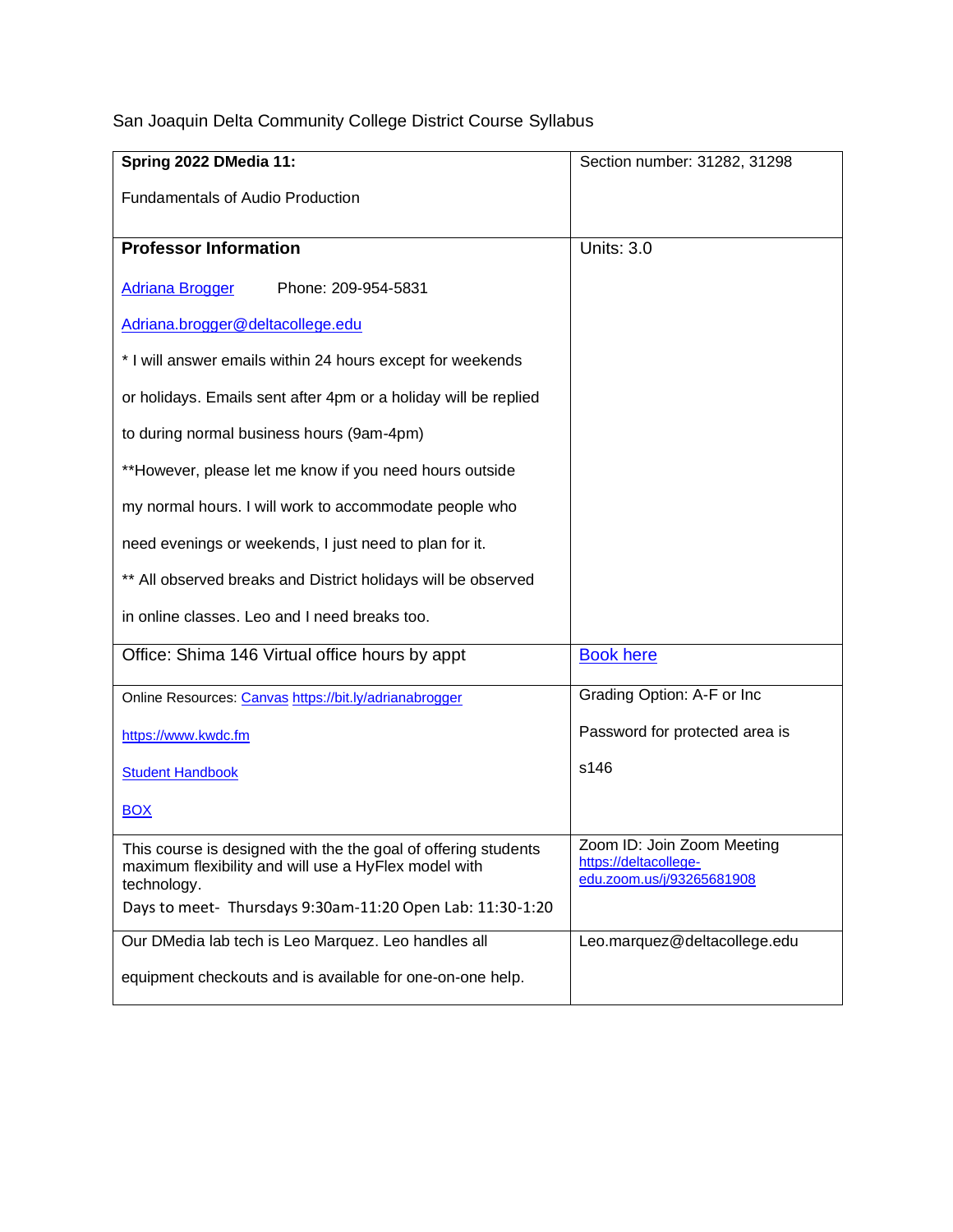#### **Course Description**

This course serves as an introduction to the theory and practice of audio production for radio, television, film and digital recording applications. Students will learn the fundamentals of sound design and aesthetics, microphone use, and digital recording equipment. Students gain hands on experience recording, editing, mixing and mastering audio. Upon completion, students will have basic knowledge of applied audio concepts, production workflow, equipment functions, and audio editing software. Students will have an opportunity to apply the learned materials to actual audio production. (CSU)

### **Objectives**

Our specific course objectives are many but they can be summed up with the following:

- Understand basic physics of sound terminology; the sound wave, frequency/pitch, amplitude/loudness, phase, and timbre
- Comprehend acoustics; microphone classification, placement and use
- Describe audio production software interface
- Demonstrate refined techniques for audio production using Audition
- Understand audio used in studio and on-location production for radio, television and film
- Create sound effects and original sound clips for dynamic media
- Collect, create, analyze, and evaluate digital audio clips
- Understand audio processes for voice recording, multimedia production, sound design
- Complete applied projects to assess the student's knowledge of recording, editing, mixing, and balancing
- Demonstrate appropriate workplace behavior in a studio setting
- Identify and apply industry-specific employability skills

#### **Course Outcome**

**The student will successfully demonstrate the ability to record, mix, and export a short audio project by utilizing an audio editing program, microphone, console, and other essential audio accessories.**

#### **Hy-Flex Syllabus Statement**

This is a HyFlex (hybrid, flexible) model teaching course that uses technology. In this model we are trying to serve:

- 1.Those of you who want to be in class face-to-face.
- 2.Those who need to join via Zoom but at the same time as those who are face-to-face.
- 3.Those of you who have to watch recordings at your convenience.

To achieve the goal of reaching all three groups, we will be using a camera and microphone for class sessions. Classes will be conducted using Zoom or other technology selected by your instructor which may use your computer's webcam or other technologies to communicate, monitor, and/or record classes, class activities, and assessments. We will be using the Owl camera, or other technology selected by your instructor, which may listen to you, view you and your surroundings, and record (including visual and audio recordings) all activity during the course. These recordings will be made available in our Canvas classroom for students enrolled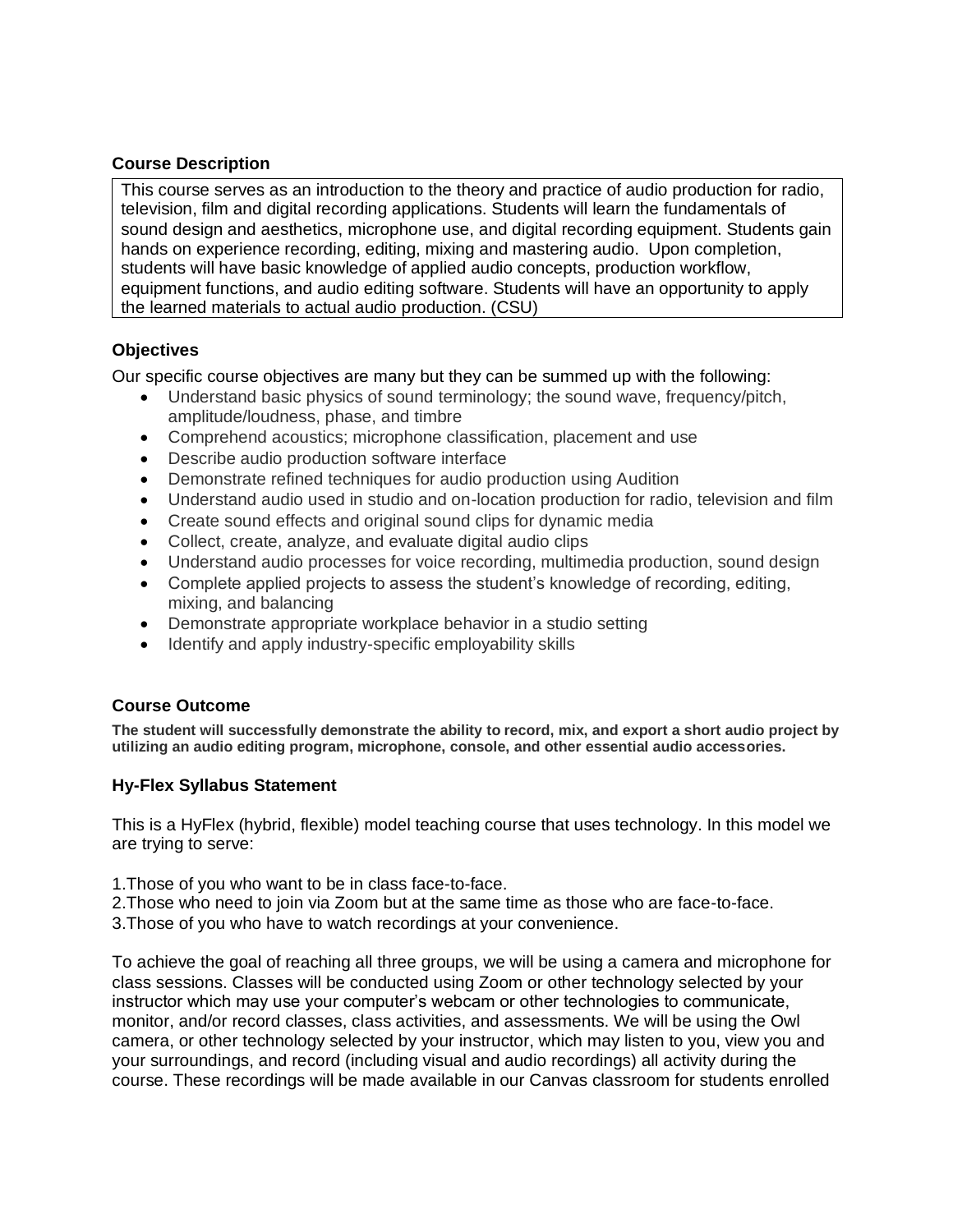in our class who wish to view them. It may be a bit different at first, but please understand that this is an effort to serve all of our students.

Methods of instruction may include, but are not limited to, the following: 1. Lecture 2. Discussion

Prerequisites: None. Corequisites: None. Limitations on Enrollment: None. **Course Description:** This course focuses on real-world application of skills in live or on-demand media environments. Students will learn how to contribute to and run multiplatform performances, with emphasis on being agile in deadline-driven content delivery. The focus will be on providing skills necessary to communicate effectively in fast-paced media situations. (CSU)

**Living through a Global Pandemic:** We are two years into this as of March 2022 and you know what, I am still struggling. I wish that I was still teaching face-to-face without a mask on and not having to figure out how to teach material online. It has not been easy but here we are trying to be flexible. The reality is that teaching and learning online are new to most of us. Plus, there are the financial, emotional and psychological costs that we are all living that will likely continue to affect us for some time to come. While we are all suffering in one way or another, [it has been shown that the effects of this virus are](https://www.cdc.gov/coronavirus/2019-ncov/community/health-equity/race-ethnicity.html)  [felt disproportionately by communities of color and people with less money and access](https://www.cdc.gov/coronavirus/2019-ncov/community/health-equity/race-ethnicity.html)  [to resources.](https://www.cdc.gov/coronavirus/2019-ncov/community/health-equity/race-ethnicity.html) So, while we are in this together, some of us are living this differently. Let's keep this in mind as we make our way to learning in this semester.

## *Let's be kind to each other, practice compassion and commit to doing our best.*

**SJDC Digital Media Community Health and Safety Standards:** San Joaquin Delta College has implemented reasonable health and safety protocols, taking into account recommendations by local, state and national public health authorities, in response to the COVID-19 pandemic. As a member of our campus community, you are expected to abide by these. The protocols apply to anyone who is physically present on campus.

- Face coverings are required indoors for all persons, regardless of vaccination status. Masks are not required outdoors, but anyone who feels more comfortable wearing one is of course welcome to do so.
- COVID-19 vaccination or an approved exemption is required for all employees and for all students who take in-person or hybrid classes.
- COVID-19 testing is required twice a week for Delta students and employees who are granted exemptions to the College's vaccination mandate. Testing is available in Locke Lounge.
- Delta will use contact tracing badges to identify exposures to confirmed cases of COVID-19. Students and employees who are taking classes or working on campus will be issued badges and required to carry them at all times.
- · You should check daily for COVID-19 symptoms and should NOT come to campus if you are feeling sick.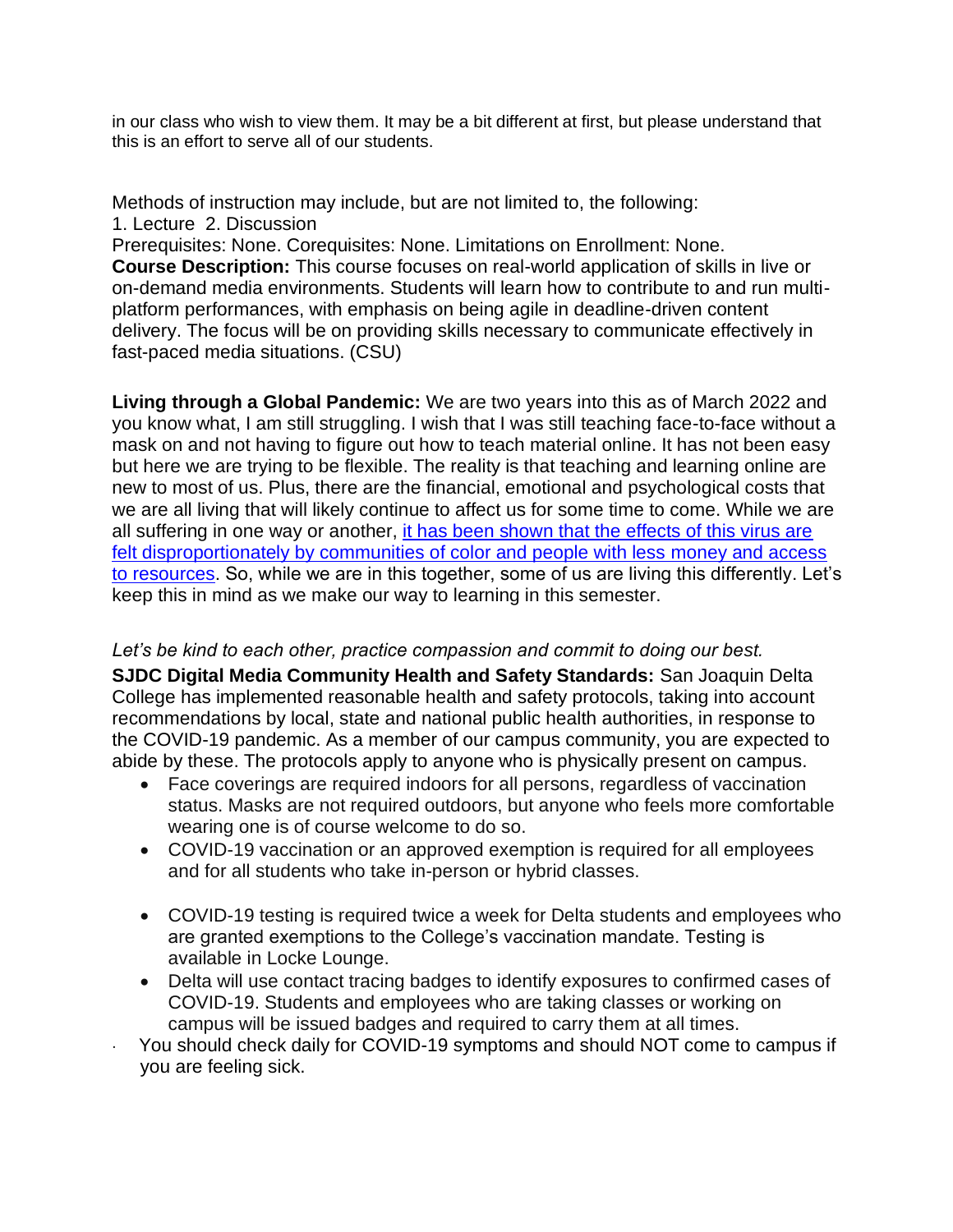· *If you do not have a documented exemption and are not wearing a properly fitted face covering, you will be asked to leave class.*

# **Self-Report a COVID-19 Positive Case or a Possible Exposure**

All Delta students and employees must immediately report a COVID-19 diagnosis or possible exposure through our online [COVID Self Report form.](https://app.smartsheet.com/b/form/06f7e81cafb84843aaf45c2ecbc8a032)

Not sure if you should come to class? Get advice from a nurse, seven days a week.

If you have COVID-19 symptoms or are unsure whether it's OK to come to campus, you can now call and speak with a nurse. You will then receive instructions by email. If no one is available to take your call, please leave a message with your name and phone number. You will receive a call back within 4 hours during the times at which the service is available.

Phone: **[\(209\) 888-0480](tel:2098880480)**

Hours: **8 a.m. to 8 p.m.** Monday through Friday 9 a.m. to 2 p.m. Saturday and Sunday

# **Test Kit Home Request**

Any Delta students and employees can request a [Home Test Kit through our online](https://app.smartsheet.com/b/form/80073632ed9d493abe8056821f74e815)  [form.](https://app.smartsheet.com/b/form/80073632ed9d493abe8056821f74e815)

Additional details about student and staff expectations can be found on the [SJDC](https://www.deltacollege.edu/coronavirus/campus-ready)  [COVID-19 webpage.](https://www.deltacollege.edu/coronavirus/campus-ready) 

# **FERPA, Privacy, and Remote Instruction Syllabus Statement**

Moving education from a face-to-face to online modality presents some privacy concerns. In a distance learning environment, the federal law [FERPA](https://studentprivacy.ed.gov/faq/what-ferpa) (which is a federal privacy law protecting students) continues to remain in effect, but students should think about their role in supporting the privacy of fellow students. As this course transitions to increased remote interactions, you should beware that shared pictures, written assignments, videos, emails, blog posts, discussion boards, etc. remain part of the content of the course, just as it would if it were shared in the face-to-face classroom setting. While the privacy of those posts cannot be guaranteed, the expectation is that each member of the class not reshare beyond or outside of the class. The Family Educational Rights and Privacy Act (FERPA) (see 20 U.S.C. § 1232g and 34 CFR Part 99) protects personally identifiable information (PII) from students'

education records from unauthorized disclosure. This means that I will only communicate with the enrolled student not a parent, spouse or other individual.

# **Attendance and Late Work:**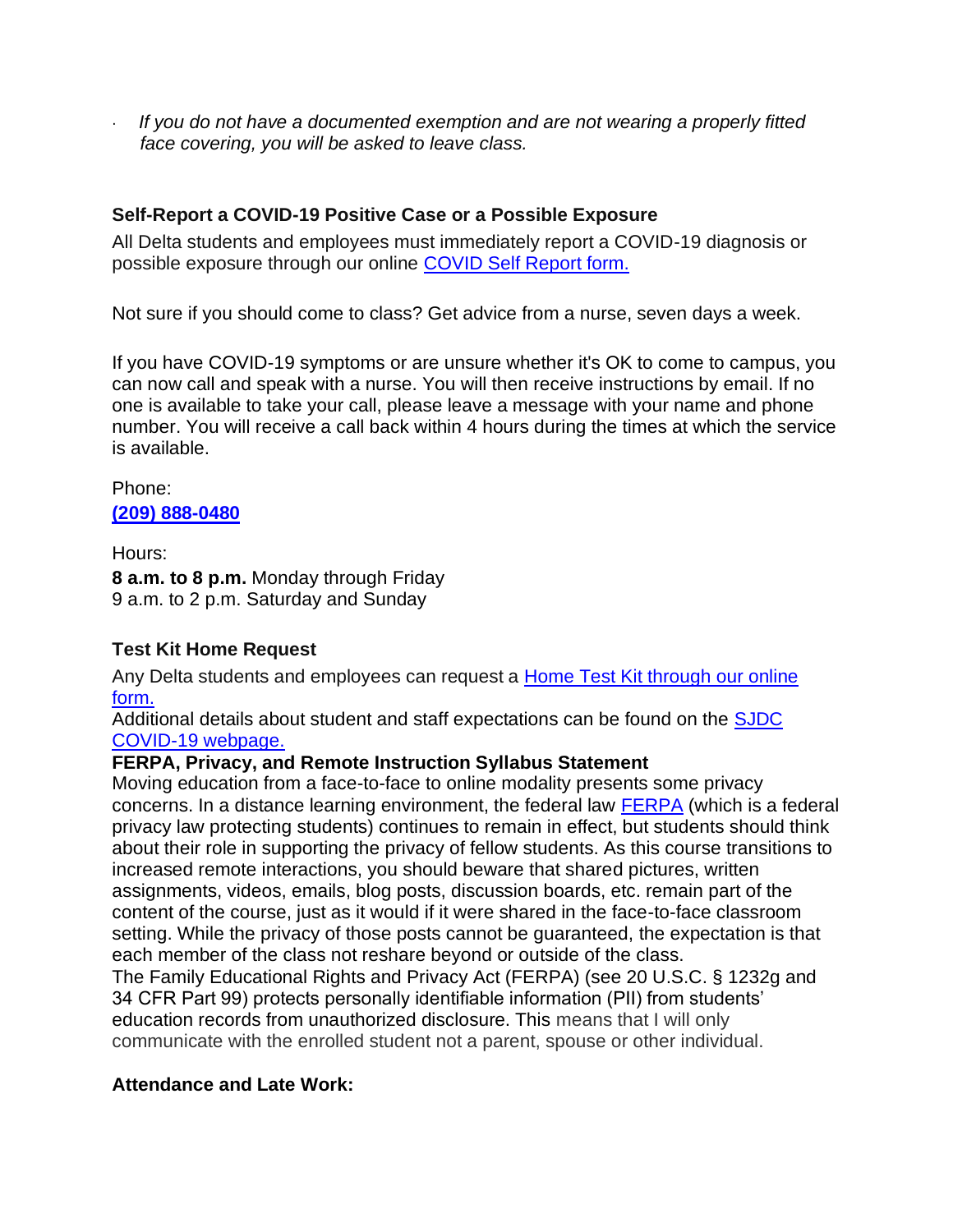- 1. Regular class attendance is advised to pass the course. In an online class that means that you should plan to login to Canvas at least twice per week.
- 2. No late work is accepted. Digital Media Production/radio stations/television stations/newsrooms/sets are deadline driven industries. Your ability to meet the deadline is part of the grade you earn.

**Canvas/Online Technology:** Most common issues with Canvas are related to using an unsupported browser or browser version. Supported Web Browsers with Canvas include **Google Chrome, Microsoft Edge, Firefox, and Safari**. Please **DO NOT** use Internet Explorer with Canvas. Safari is supported but users often report issues with the Safari browser, so avoid using it, if at all possible. If you have questions on how to use Canvas and would like help logging in or need tutorials, please visit this page [Canvas Overview](https://deltacollege.edu/academics/online-regional-education/students-canvas-guides-and-videos)  [for Students.](https://deltacollege.edu/academics/online-regional-education/students-canvas-guides-and-videos)

**Plagiarism Policy:** Plagiarism is using another person's words or ideas without giving credit to the original creator. It is not okay and if you plagiarize you can face serious consequences. Students who are found to have cheated or committed plagiarism may face disciplinary action under the [College's Student Conduct Code.](https://deltacollege.edu/campus-offices/student-services-division/student-conduct) There are lots of ways to avoid plagiarism, including starting your work early, getting support from me, getting feedback and guidance from [the Writing Success Center](https://deltacollege.edu/academics/tutoring-and-workshops/writing-success-center) and the [SJDC library](https://deltacollege.edu/sites/default/files/documents/imported/plagiarismpreventionandcitingsourcesinapastyle.pdf)  [plagiarism prevention guides.](https://deltacollege.edu/sites/default/files/documents/imported/plagiarismpreventionandcitingsourcesinapastyle.pdf) It is expected that you do your own work to the best of your ability. Anything less undermines the worth and value of our intellectual work, and the reputation and credibility of the Digital Media department and San Joaquin Delta College.

**Tolerance Policy:** In this classroom, we respect and understand that all people are welcome here. We have a no tolerance policy for discrimination of any kind. Everyone has a right to be here without regard to race, color, religion, language, pregnancy, ancestry, age, gender, national origin, sexual orientation, gender identity, gender expression, mental or physical disability, genetic information, marital or veteran status. Discrimination includes all derogatory, inappropriate, and negative incidents including, but not limited to, words and actions based in personal biases related to race, color, gender, gender identity, national origin/ancestry, citizenship, religion, age, maternity, marital status, indigenous status, social origin, disability, sexual orientation, membership in organizations, and political affiliation.

## **Students Rights and Responsibilities:**

Use this link for access to the student's handbook PDF:

<https://www.deltacollege.edu/sites/default/files/student-handbook-2019-2020.pdf>

**Disability Accommodations:** If you have a hidden or visible disability that may require classroom or test accommodations, please see me as soon as possible during a scheduled office hour. If you have not already done so, please register with the Disabled Support Programs and Services (located in the DeRicco Student Services Building). This office is responsible for coordinating accommodations and services for students with disabilities. You can access their online resources here:

<https://www.deltacollege.edu/department/disability-support-programs-services> **Self-Care, Mental Health & Wellness:** At Delta College, our faculty and staff understand that students may at times experience a range of issues or life circumstances that can be overwhelming and cause barriers to learning such as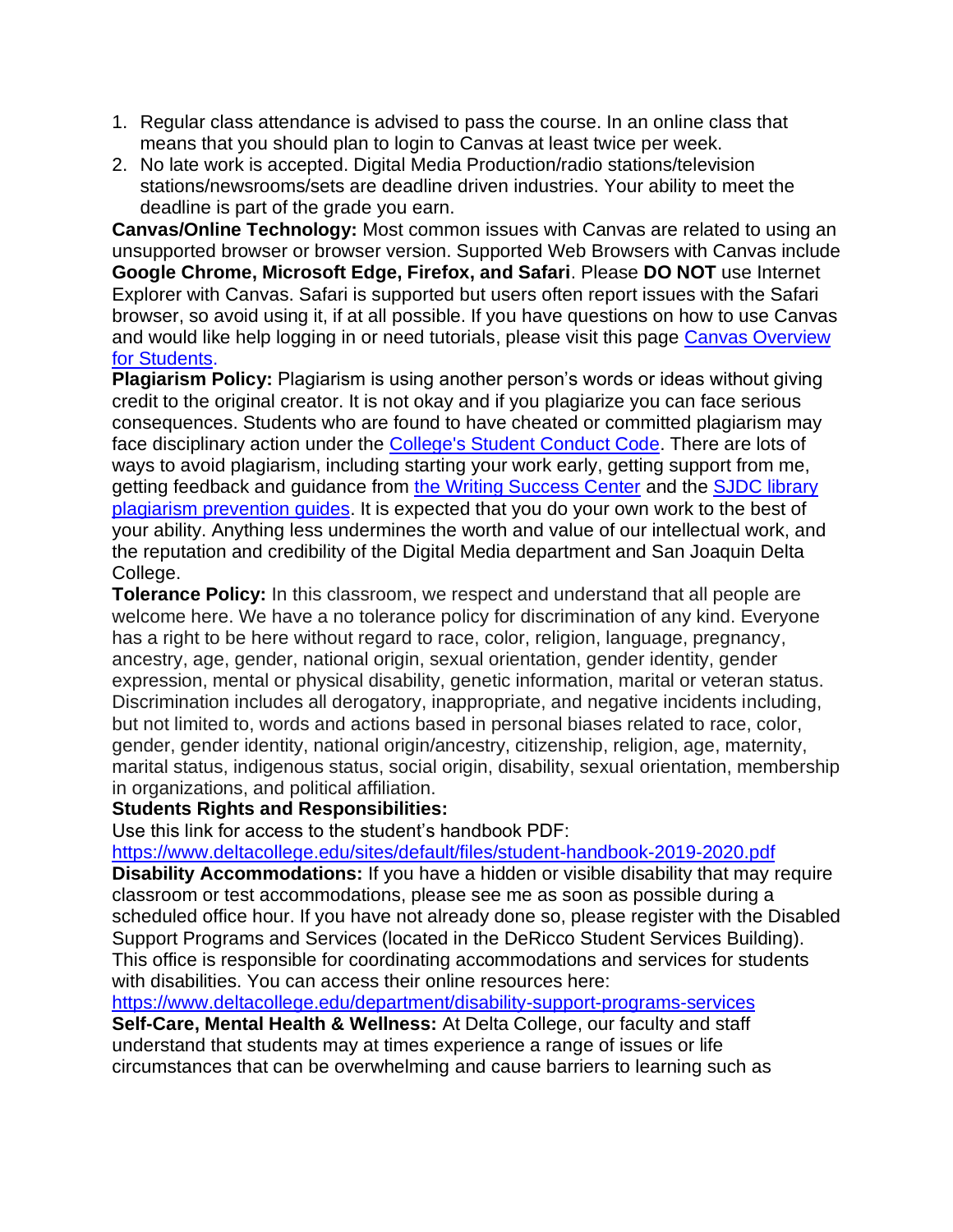strained relationships, increased anxiety, depression, alcohol/drug concerns, difficult concentrating and/or lack of motivation. Delta College offers many support services to assist you with these or any other concerns you may be experiencing. If you, or anyone you know are suffering from any challenges, reach out for support. Confidential counseling services are available through the Counseling Center

<https://www.deltacollege.edu/student-services/counseling-center/counseling-services> Other useful resources can be found on the college's Health & Wellness website: <http://www.deltacollege.edu/department/health-wellness>

# [Free Personal Counseling is available Click Here](https://www.youtube.com/watch?v=Kim6klXN0hU)

**Active Minds:** SJDC has a campus club that focuses on health and wellness called Active Minds. We meet every week on Wednesdays at 1:30pm via Zoom. I am one of the club co-advisors. [Join here.](https://deltacollege-edu.zoom.us/s/566962470) You can follow us on Instagram here.

**Land Acknowledgement:** the following statement was prepared by and in conjunction with local Indigenous elders and SJDC Professor Mario Moreno. To learn more about the First People of this area [please watch this documentary.](https://www.youtube.com/watch?v=2rk90s-xT9w)

We acknowledge that San Joaquin Delta College serves students and the community on the unceded ancestral homeland of indigenous peoples, including the Yokuts [yoh-kuts], Plains Miwok [mee-wuck], Patwin [PAT-win], and Nisenan [nish-n-non]. This land remains inseparable from its aboriginal stewards. As guests, we recognize that we benefit from living and working on their traditional homeland, and we wish to pay our respects by acknowledging the ancestors, elders and relatives of the Yokuts [yoh-kuts], Plains Miwok [mee-wuck], Patwin [PAT-win], and Nisenan, including by affirming their sovereign rights as First Peoples. We remain grateful for the rich culture, languages, contributions, and heritage of the First Nation peoples who lived here and loved here, who raised their families here, who cared for land and life here, who are buried in many marked and unmarked places here, and who remain here despite acts of genocide, assimilation, and forced removal. Let us honor them, this land, and all life in our thoughts, words, and actions in this place.

**Statement in support of breastfeeding parents who are students:** The Lactation Room, located in the Child Development Center, offers private space for pumping or breastfeeding, including electrical outlets and a sink. Please bring in your ID when visiting for the first time. For hours see: [https://www.deltacollege.edu/department/child](https://www.deltacollege.edu/department/child-development-center)[development-center](https://www.deltacollege.edu/department/child-development-center)

## **Course Policies**

**Attendance:** This is a fully online asynchronous course but in compliance with AP4110 students who do not complete three check-in assignments within the first week of the course may be dropped.

SJDC has unfortunately been impacted by bot or pseudo students during the move to online courses. Due to this problem impacting our real students, I will be requiring check-in assignments for all students and dropping those who do not complete them. Students who are dropped may request a meeting with the instructor to request reinstatement.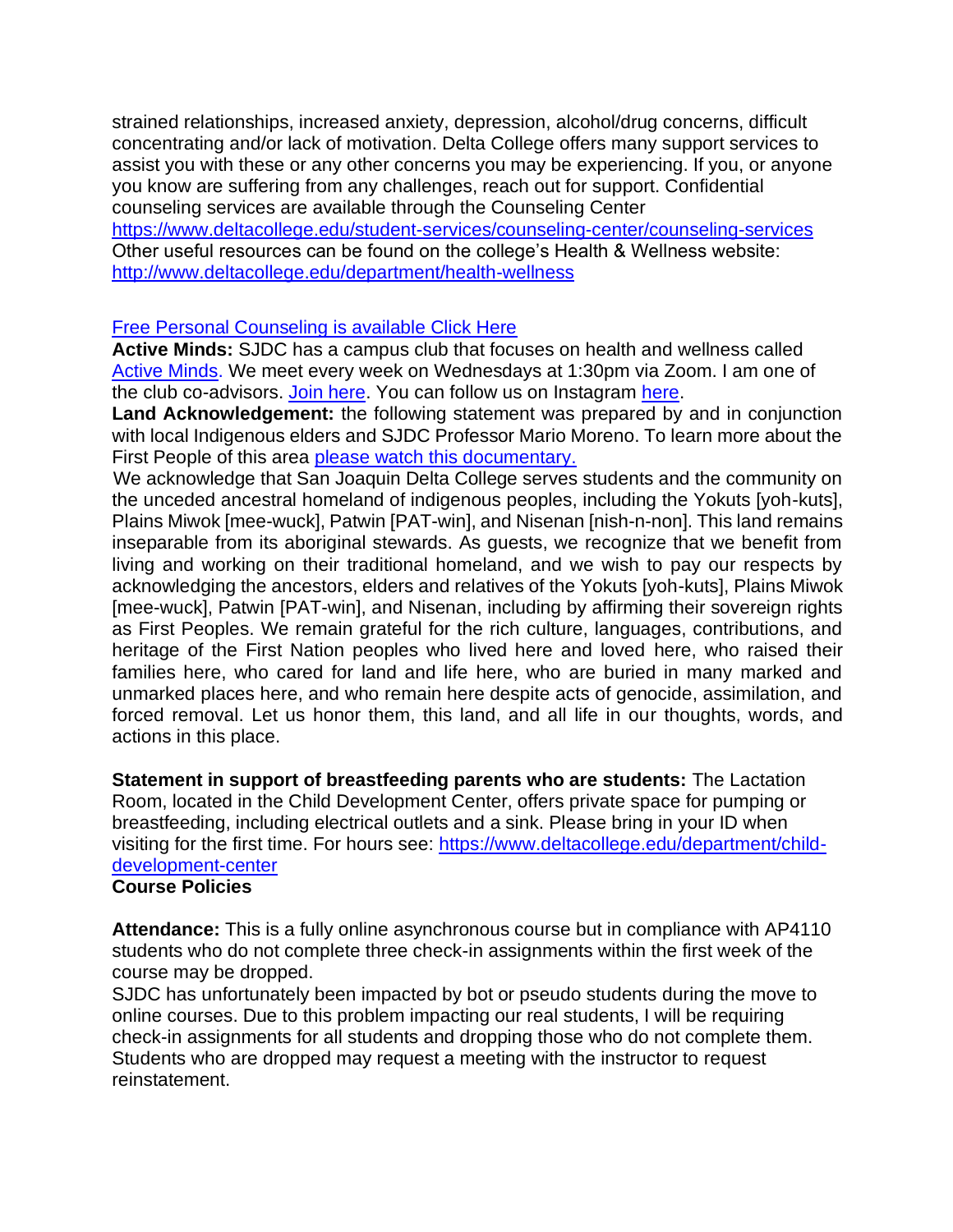In addition to using the  $+/-$  system this course is now taking part in the Equity-Minded Honors Program at SJDC.

Students have the opportunity to work on a special project (25 hours total outside of the original syllabus requirements) and receive an honors coursework notation on their transcripts. The honors option is a value add for students who wish to transfer and is a great addition to a resume or personal statement for school, etc.

If you are interested, please email me and tell me that you are interested in the honors program. You will need to develop a work plan that is acceptable to both of us. I will then submit your proposal to our Equity-Minded Honors Coordinator for approval.

\*\*\*The following statement is from a brilliant educator and was shared online. I do not have the name of the original author. I am sharing it here because I love the sentiment and I fully agree\*\*

Lastly, The COVID-19 pandemic is far from over. People from many parts of our city, state, country, and the world are still suffering from the public health crisis with minimal support and resources.

As we pursue learning together, I strive to keep the following guiding principles (inspired by The Chronicle of Higher Education):

· **Put people first.** As we learn human-centered design philosophies and methodologies in this course, I hope we practice empathy and be cognizant that our own reality (day-today life) can be imposed upon others whose lives may differ drastically from ours.

· **Stay informed.** We will keep ourselves educated about the development of the public health situation and make informed decisions about our personal, social, and professional lives.

· **Communicate early and often.** Even when we are physically and socially distancing to help stop the spread of virus, we can remain connected through various communication platforms. Always reach out if you need anything necessary to support your learning and own well-being.

· **Celebrate accomplishments.** Any achievements, major or minor, during this time is a testament to your dedication and perseverance. We will enable a culture of celebration in this class. Share with me your successes (and failures) and I will acknowledge them however you prefer.

· **Take care of yourself.** Get enough rest, food, exercise, and anything you need to keep you in a positive mood and good health. If you don't feel well, do not force yourself through the course work.

**Schedule of Topics & Readings** Actual dates for lectures and tests can be seen on Canvas using the assignments or calendar function.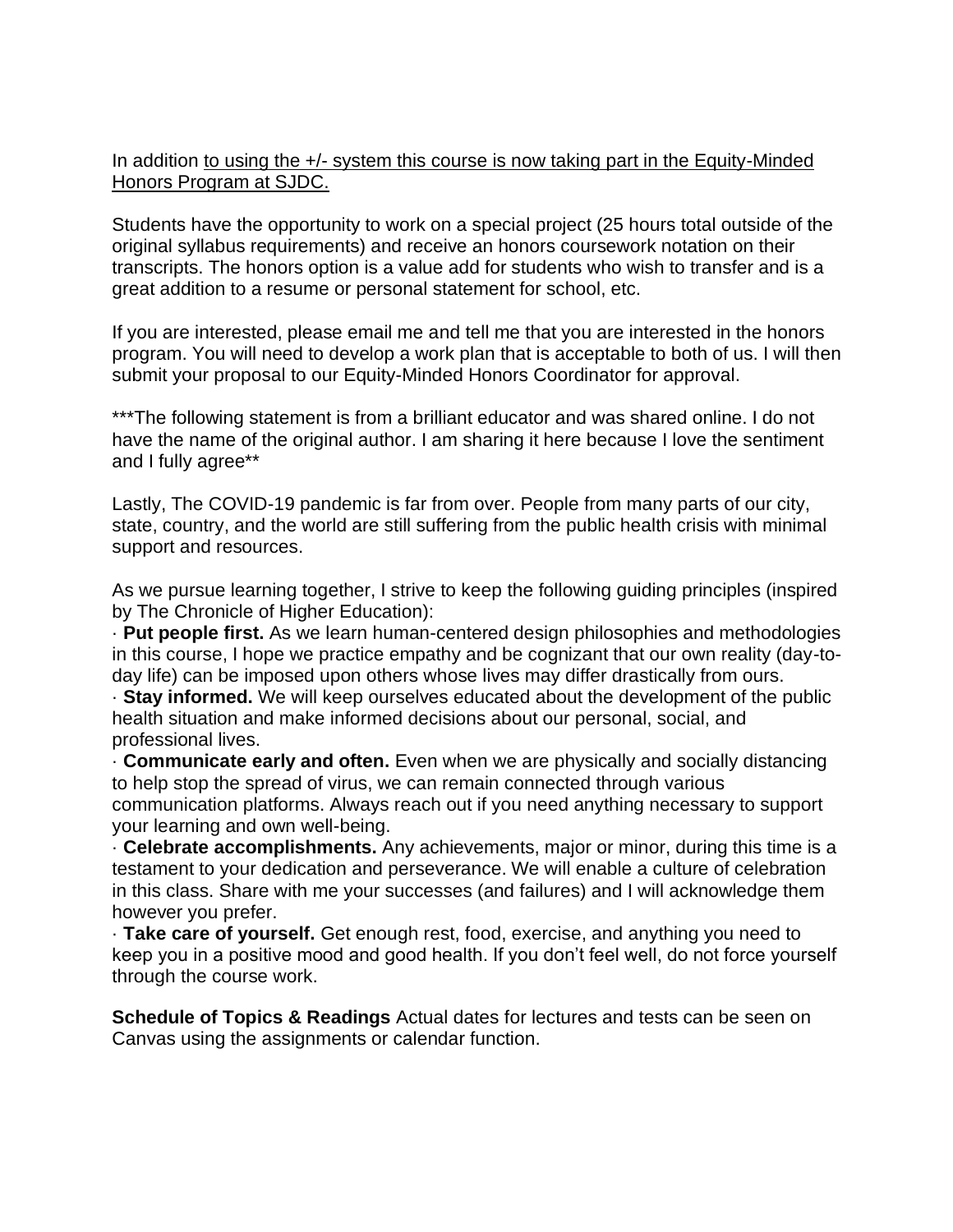| <b>Class</b><br>Assignments:                          | Points |
|-------------------------------------------------------|--------|
| <b>KWDC</b><br><b>Handbook</b><br>Acknowledge<br>ment | 25 pts |
| <b>Critical Listening</b><br>Assignment               | 25 pts |

| <b>Signal Flow Chart</b>   | 25 pts           |
|----------------------------|------------------|
| <b>KWDC Station ID</b>     | 25 pts           |
| Midterm: Inspired<br>Words | 50 points        |
| 5 Songs<br>Assignment      | 50 pts           |
| <b>YOUR KWDC</b><br>Show   | 100 pts (Folder) |
| Final                      | 100 pts $(Edit)$ |

**KWDC Station ID:** Individual assignment. This assignment familiarizes you with our KWDC labs and audio editing software. Finished files should be uploaded to your student folder as an MP3 and your Adobe Audition session files.

**5 Songs Assignment:** Individual assignment. Samples are uploaded to the student drive and to Canvas. This assignment is designed to improve your multitrack editing skills. Finished files should be uploaded to your student folder as MP3s, you must include the Adobe session files and you must submit a My 5 Songs Playlist Google form:

<https://goo.gl/forms/Uh9qkJRpLNtMdO523> (Links to an external site.)Links to an external site.

Final Exam for this course: You can take the final anytime you have unlocked it. Method of Evaluation and Grading Options Student grades will be calculated using the following criteria:

- Course Contract (25 points)
- Not a Bot Assignment (25 points)
- Module 1 quiz- 5 participation points
- Monthly self-assessments: Due Feb. 1, March 1, April 5, and May 3. (50 points each)
- LAB Participation/hour: 300 points